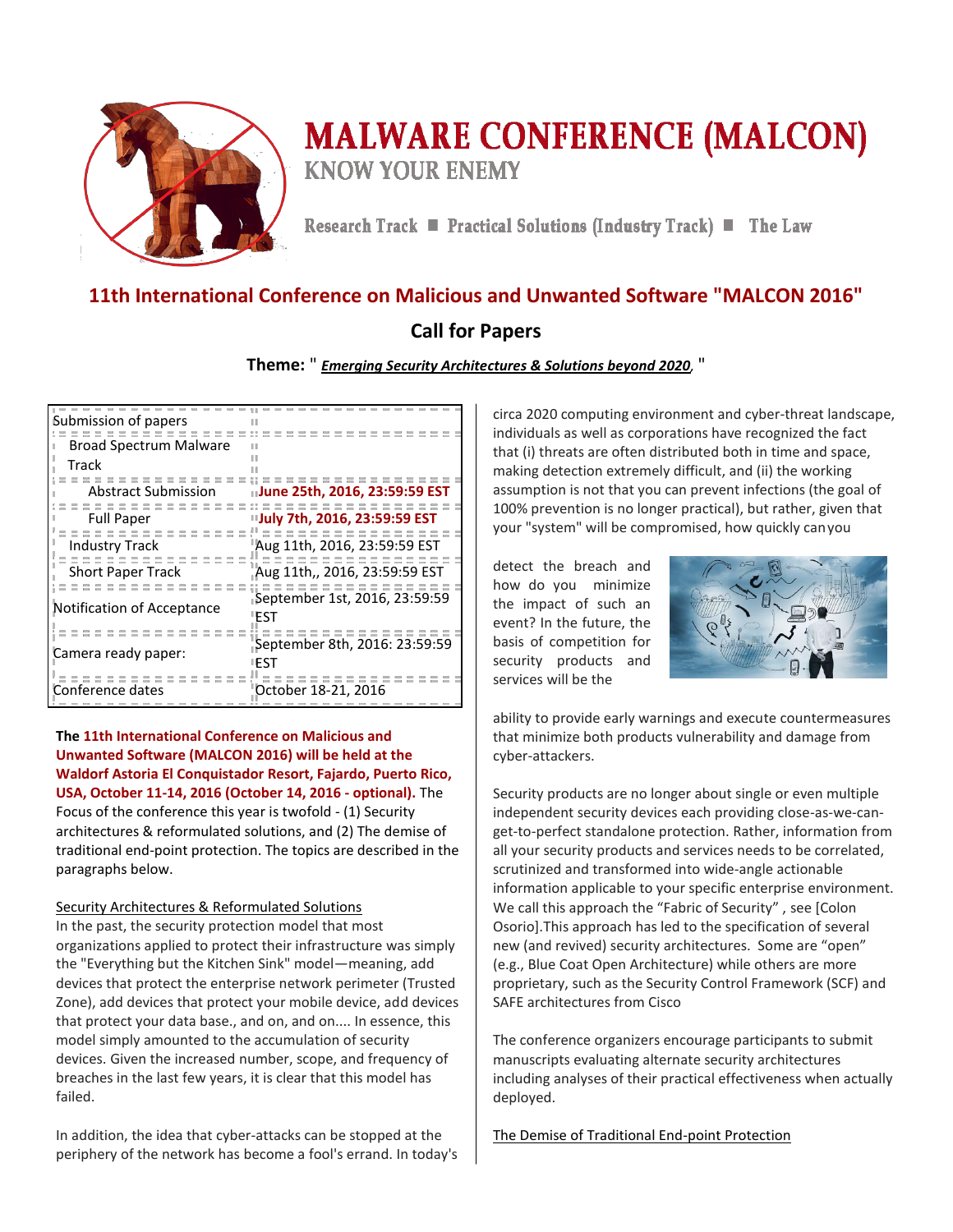

# **MALWARE CONFERENCE (MALCON) KNOW YOUR ENEMY**

Research Track ■ Practical Solutions (Industry Track) ■ The Law

The second topic that the conference will address this year, is that of the declined importance of traditional end-point security that treat end-points as isolated and securable trusted zones. As the computer industry has evolved to a "Cloud-based Computing Model", where applications and data are accessible from anywhere in the world using mobile devices such as Smartphones and tablets,. protecting end-point devices as,



protecting the integrity of cloud-based applications and data, and user accounts has become paramount. Within this context, the conference organizers seek manuscripts describing and contrasting this paradigm shift; manuscripts that address

security in the Cloud-based Computing Model; and manuscripts that compare and contrast the effectiveness of end-pointcentric protection versus cloud-based security solutions.

In addition to the above themes submissions are solicited in, but not limited to, the following areas as well:

- Combating Broad Spectrum Malware amidst changing reality of network walls and end-point trusted zones.
- Evolving nature of Cyberattacks, including advanced targeted attacks, Ransomware, crypto lockers, phishing, etc.
- Malware and its impact in social networking and cloud computing.
- Enterprise security in the presence of BYOD devices and Smartphone malware.
- Analysis and measurements of real malware incidents, and security architectures.
- Botnet attacks, detection/tracking and defense.
- Malware economics and black market studies.
- Code reverse engineering tools and practices.
- Malware performance, analysis and capture tools
- Legal aspects of cyber security, including risk and compliance issues impacting executive decisions.

# **Publication**

The proceedings of the conference will be published in printed and DVD form and will be submitted to the IEEE Xplore digital library. In addition, the Conference's Technical Program Committee will select one manuscript as a recipient of the "Best Paper Award". The Best Paper Award author, together

with the authors of a few selected manuscripts from the conference, will be invited to submit an extended version to a special issue of the Journal of Computer Security.

# **Paper Submission Information**

Papers should be submitted through EDAS system at:

# [https://www.edas.info](https://www.edas.info/newPaper.php?c=22290)

Submitted manuscripts must be 10-point font size, and should not exceed 8 single-spaced pages in length, including the abstract, figures, and references. Authors whose manuscript exceeds the 8 page limit may be allowed to include two additional pages for an extra charge. However, under no circumstances shall a submitted manuscript exceed the 10 page limit. Submitted papers must not substantially overlap with papers that have been published or that are simultaneously submitted to a journal or a conference with proceedings.

#### **Additional Information**

For more information on Malware 2016 or if you are interested in contributing to the organization of the conference please contact Dr. Fernando C. Colon Osorio, General Program Chair, Malware 2016 a[t fcco@brandeis.edu](mailto:fcco@brandeis.edu) or visit our web site [www.malwareconference.org.](http://www.malwareconference.org/) For information concerning submission of an original manuscript to the conference, please contact the Technical Program Committee Chairs (TPC), Dr. Anthony Arrott, CheckVir, USA – [aarrott@checkvir.com,](mailto:Anthony_Arrott@trendmicro.com) and Prof. Arun Lakhotia, [University of Louisiana at Lafayette](http://www.linkedin.com/company/university-of-louisiana-at-lafayette?trk=ppro_cprof)  [mailto:arun@louisiana.edu.](mailto:arun@louisiana.edu)

#### **Malware 2016 Program Committee**

#### General Program Chair:

Dr. Fernando C. Colon Osorio, WSSRL and Brandeis University, USA

#### Technical Program Committee Co-Chairs:

- Dr. Anthony Arrott, CheckVir, USA
- Prof. Arun Lakhotia, University of Louisiana at Lafayette

#### Technical Program Committee Members :

- Dr. Guillaume Bonfante, LORIA, France
- Prof. Richard Brooks, Clemson University, USA
- $\bullet$ Dr. Andreas Clementi, AV Comparatives, Germany
- $\bullet$ Dr. Ferenc Leitold, CheckVir Veszprog, Hungary
- Mr. Ivan Macalintal, Microsoft, USA